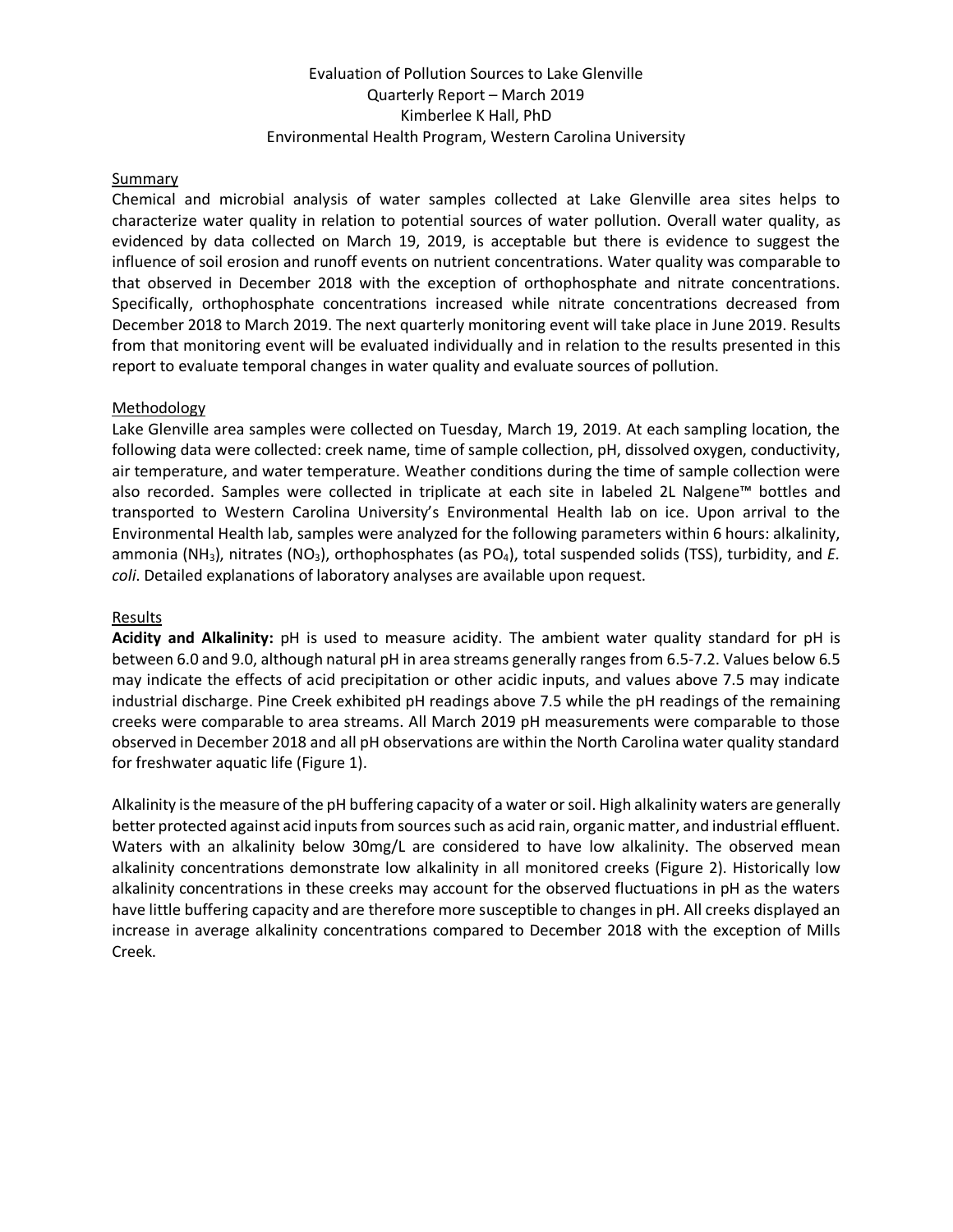

Figure 1. pH levels at each monitoring site, March 2019

Figure 2. Mean alkalinity concentrations at each monitoring site, March 2019



**Turbidity and Total Suspended Solids (TSS):** Turbidity is a measure of visual water clarity and of the presence of suspended particulate matter. The standard for trout-designated waters is 10 NTU and the standard to protect other aquatic life is 50 NTU. Turbidity measurements in all creeks are below the 10 NTU trout-designated water standard (Figure 3). TSS quantifies solids by weight and is heavily influenced by a combination of stream flow and land disturbances. Although there is no legal standard for TSS, concentrations below 30mg/L are generally considered low. All monitoring sites exhibited low TSS concentrations (Figure 4). While moderately heavy precipitation events and land disturbance can increase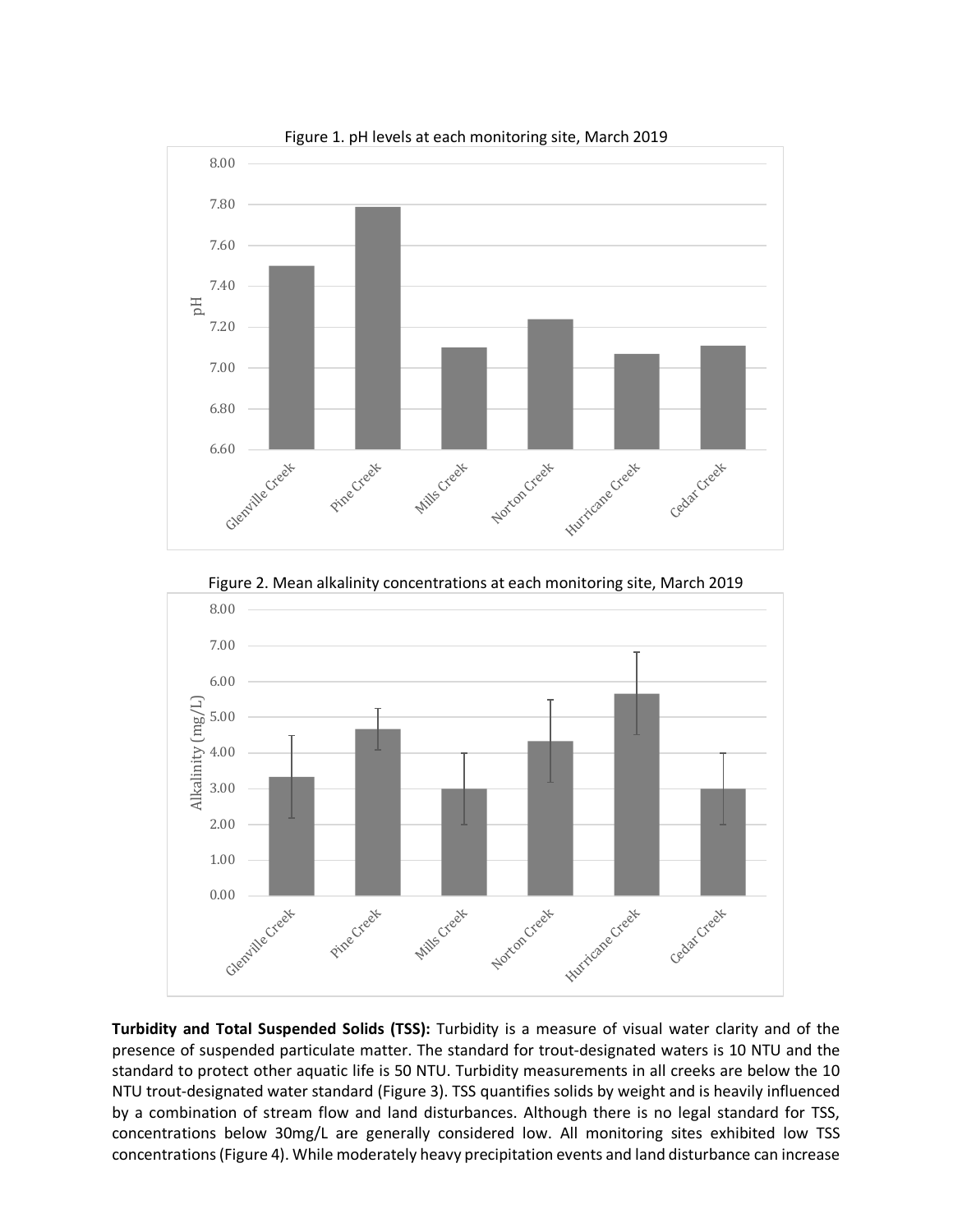turbidity and TSS concentrations, the undisturbed forested areas and presence of riparian zones in the Lake Glenville area likely help prevent significant increases in turbidity and TSS particulates during rainfall and runoff events.



Figure 3. Mean turbidity levels at each monitoring site, March 2019

Figure 4. Mean total suspended solids concentrations at each monitoring site, March 2019



**Conductivity:** Conductivity is used to measure the ability of water to conduct an electrical current. Samples containing dissolved solids and salts will form ions that will conduct an electrical current and the concentration of dissolved ions in a sample determines conductivity. Inorganic dissolved solids such as chloride, nitrate, phosphate, calcium, sulfate, iron, sodium, and aluminum will affect conductivity levels and local geologic conditions will influence the types and extent of dissolved ions. Elevated levels of conductivity are most often seen in streams receiving wastewater discharge, urban runoff, or eroded soils.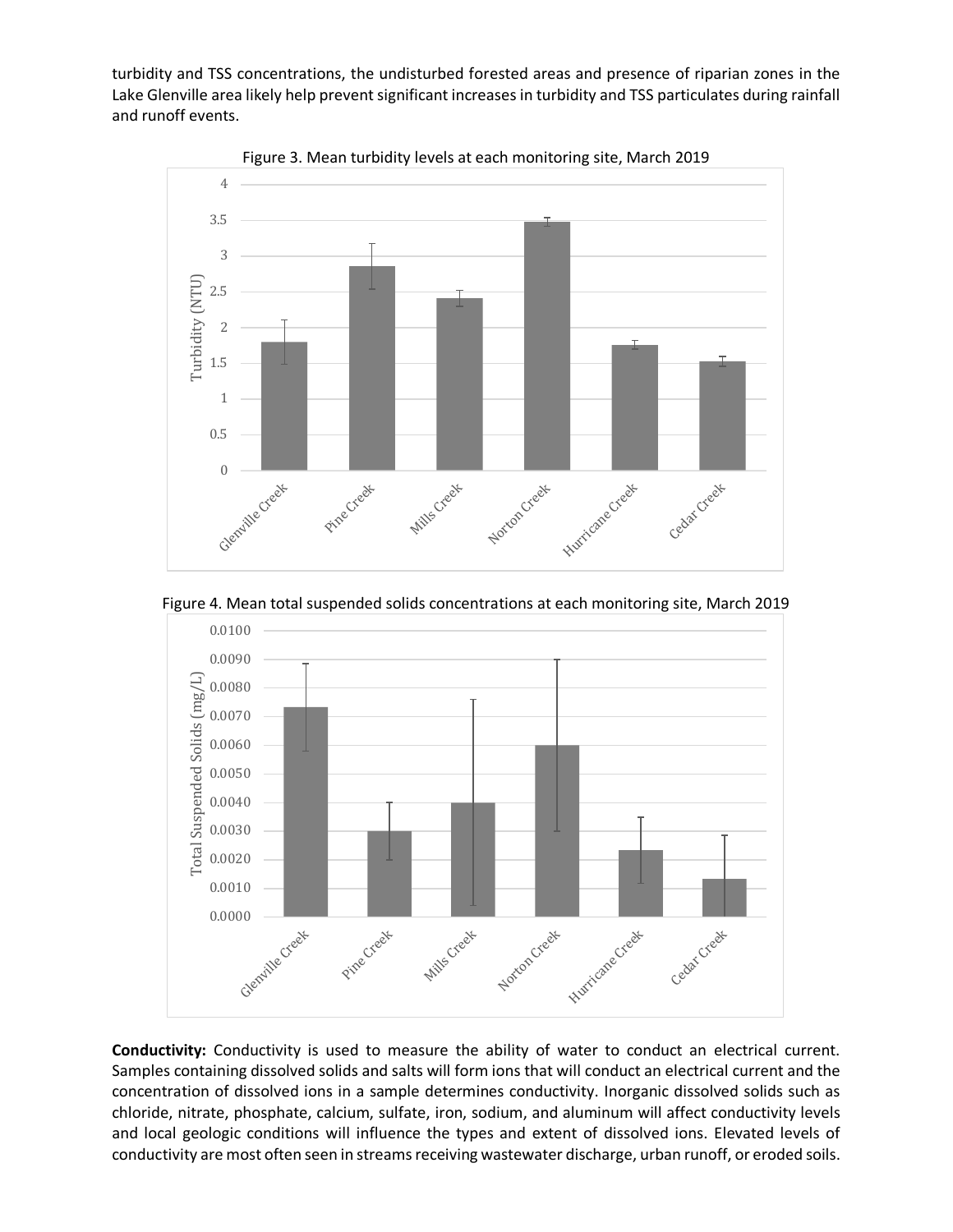The observed conductivity levels in all creeks are low (Figure 5) yet are comparable to the conductivity measurements observed in December 2018. It is likely that these temporal similarities are the due to the continued influence of colder water temperatures compared to those in the spring and fall months.

![](_page_3_Figure_1.jpeg)

Figure 5. Conductivity levels at each monitoring site, March 2019

**Nutrients (Orthophosphate [PO<sub>4</sub><sup>3-</sup>], Ammonia [NH<sub>3</sub>], and Nitrate [NO<sub>3</sub><sup>-</sup>]): Phosphorus is an essential** nutrient for aquatic plants and algae, and is typically the limiting nutrient in most aquatic systems thereby restricting plant growth in an ecosystem. Phosphorus is introduced into water systems from soil, wastewater treatment systems, failing septic systems, and runoff from fertilized land. Excessive phosphorus stimulates excessive plant growth and results in eutrophication, a condition that can result in dissolved oxygen depletion in an aquatic ecosystem. Orthophosphate is the amount of phosphorus that is immediately available to plants or algae for biological assimilation. Generally, orthophosphate levels below 0.05 mg/L are sufficient to prevent eutrophication.

There is no legal water quality standard for orthophosphate, but the Environmental Protection Agency (EPA) nutrient criteria for total phosphorus in rivers and streams in this ecoregion is 0.01 mg/L. Although orthophosphate is only one component of total phosphorous, observed concentrations at all monitored sites exceed the EPA nutrient criteria for total phosphorous but are sufficient to prevent eutrophication (Figure 6). Glenville Creek exhibited a decrease in orthophosphate concentrations while all other creeks exhibited an increase in orthophosphate concentrations compared to those observed in December 2018. Orthophosphate concentrations are slightly correlated with conductivity suggesting the influence of soil erosion and runoff on orthophosphate concentrations.

Ammonia is contained in decaying plant and animal remains and microbial decomposition of these organic wastes can release ammonia. The most likely sources of ammonia are agricultural runoff, livestock farming, septic drainage, and sewage treatment plants. The ambient concentration of ammonia in water is approximately 0.10 mg/L but concentrations are heavily influenced by water temperature and pH, with higher temperatures and pH leading to more nitrogen being present in the form of ammonia. No creek exceeded the ambient concentration "norm" (Figure 7). The low water temperatures and neutral pH values likely contributed to the decreased ammonia concentrations in Pine, Mills, Norton, and Hurricane Creeks compared to those observed in December 2018. The elevated ammonia concentrations observed in Glenville Creek may be associated with observed total suspended solids concentrations.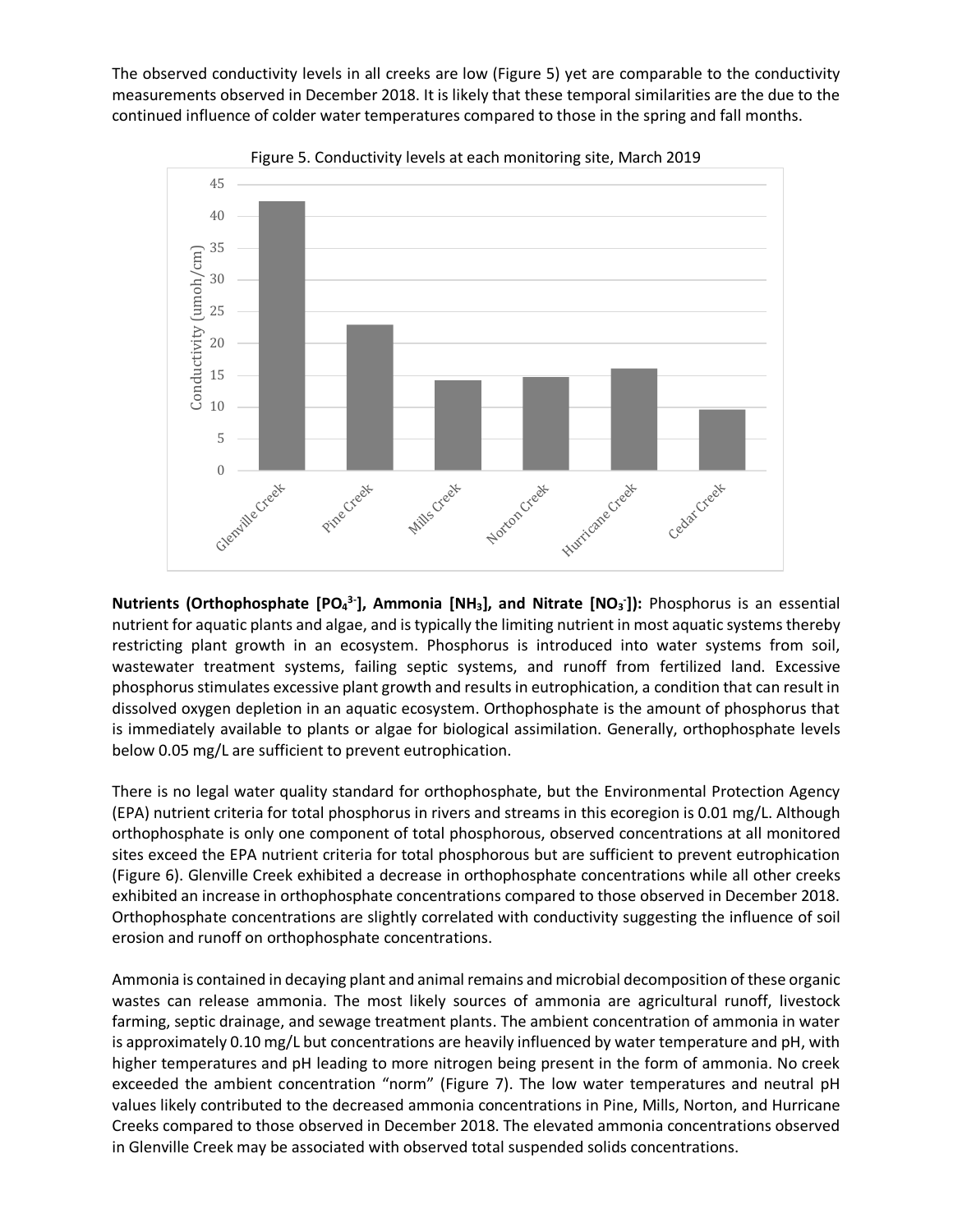Like phosphorus, nitrate serves as an algal nutrient and can contribute to excessive plant growth and eutrophication. Common sources of nitrate include septic drainage and fertilizer runoff from agricultural land and domestic lawns. The ability of nitrate to more readily dissolve in water contributes to its increased likelihood of traveling in surface waters. As a result, nitrate is a good indicator of sewage or animal waste input. There is no legal water quality standard for nitrate, but the EPA nutrient criteria for total nitrogen in rivers and streams in this ecoregion is 0.31 mg/L. Although nitrate is only one component of total nitrogen, observed concentrations in all creeks exceeded the EPA nutrient criteria for total nitrogen (Figure 8). Observed nitrate concentrations are lower than those observed in December 2018 for all creeks. Observed nitrate concentrations are strongly correlated with total suspended solids (Figure 9), suggesting that soil erosion and runoff may be contributing nitrate to these creeks.

![](_page_4_Figure_1.jpeg)

Figure 6. Mean orthophosphate concentrations at each monitored site, March 2019

![](_page_4_Figure_3.jpeg)

Figure 7. Mean ammonia concentrations at each monitored site, March 2019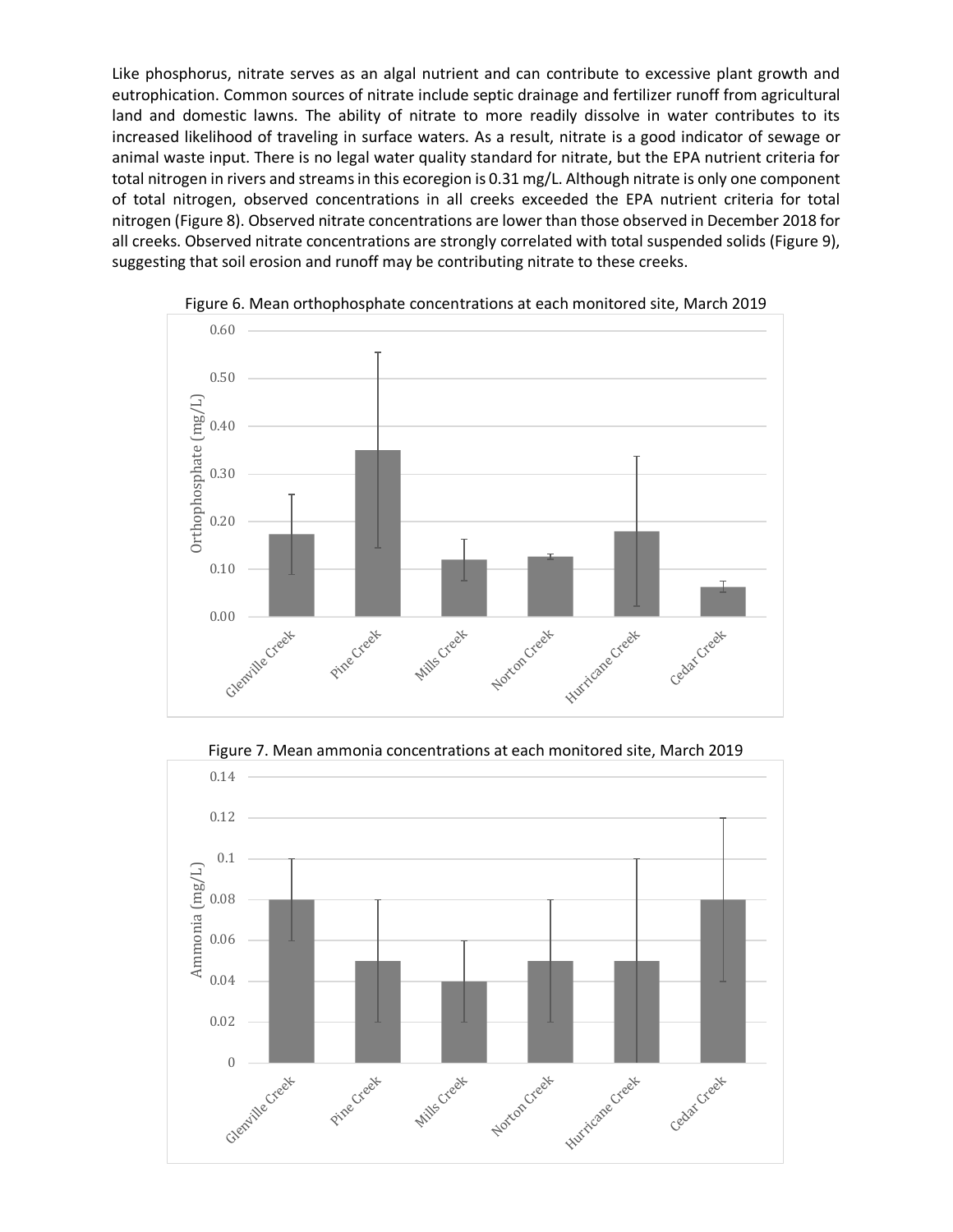![](_page_5_Figure_0.jpeg)

Figure 8. Mean nitrate concentrations at each monitored site, March 2019

![](_page_5_Figure_2.jpeg)

![](_page_5_Figure_3.jpeg)

## *E. coli***:**

The potential presence of fecal pathogens in surface water is determined based on a surrogate measurement of fecal indicator organisms, including *E. coli*. The recreational standard for *E. coli* in the State of North Carolina is 200 CFU/100ml. Only Glenville Creek exhibited *E. coli* concentrations above this regulatory standard (Figure 10). *E. coli* concentrations in surface waters have been shown to be influenced in part by seasonality, and future sampling events will continue to monitor *E. coli* to identify possible influences of seasonality and agricultural activity on fecal pollution in the creeks discharging into Lake Glenville.